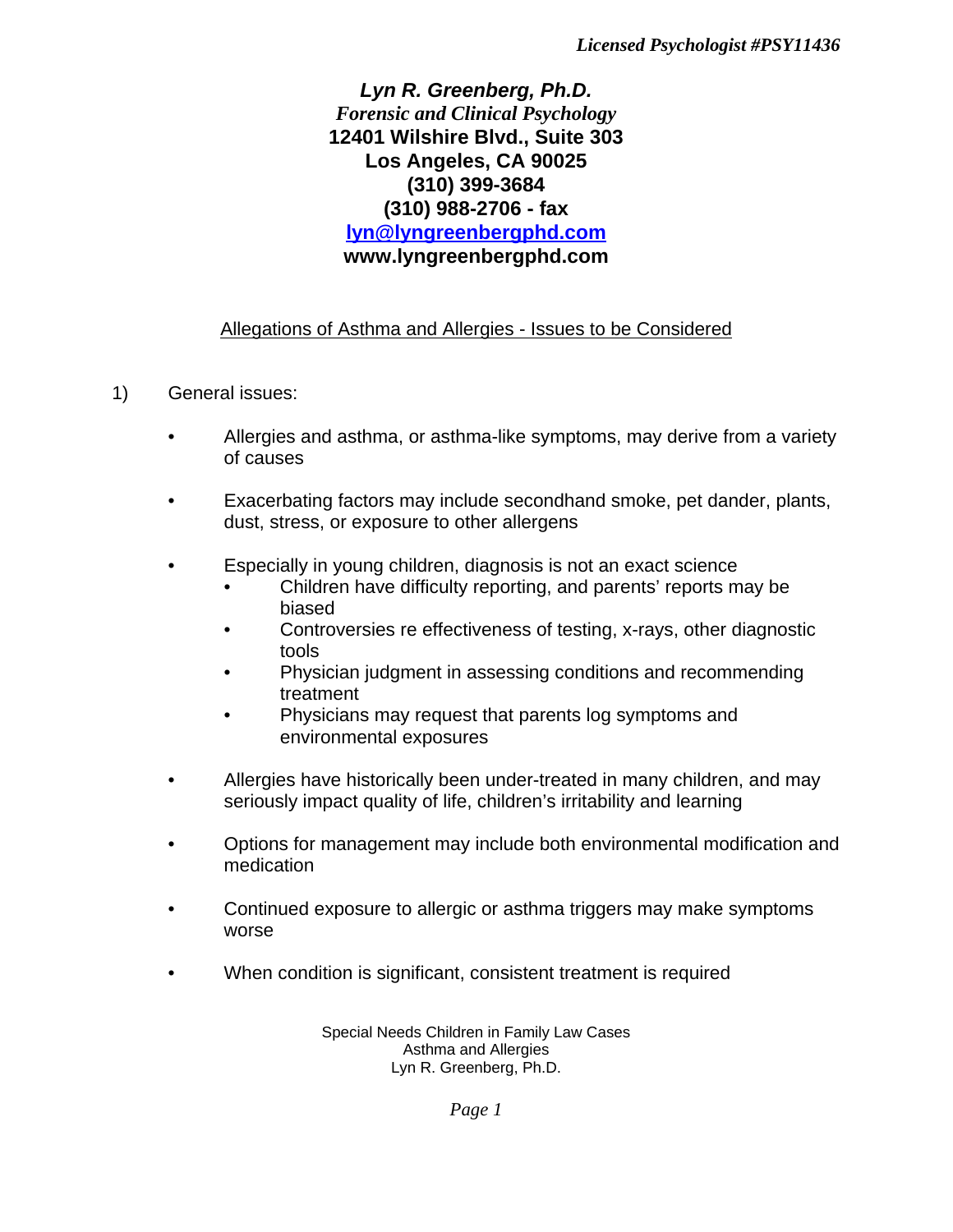- Family history may be significant
- 2) Resource issues
	- Assessment and treatment are usually covered services
	- Many insurance companies and HMO's offer patient education and treatment support services
	- Community resources, Asthma and Allergy foundation http://www.aafa.org/
- 3) Use caution in interpreting physician's notes:
	- "Junior should not be exposed to secondhand smoke" is NOT the same as "the parenting plan should be changed"
	- Ask about treatment options
	- Consider timing of the request for an MD note, especially if the condition is chronic
	- Request a more complete letter from the physician if necessary; provide for payment for the physician's services and note specific questions to be answered
- 4) Key questions to ask:
	- How long have these conditions been a concern?
	- Do parents or siblings have histories of allergies or asthma?
	- When were they brought to the attention of the physician?
	- Did the parents consult the child's regular physician?
	- Was appointment time adequate?
	- What treatment options did the physician offer (there is often more than one). How did the parents respond to each option, and why?
	- If the physician recommended removing an exacerbating factor, what actions have the parents taken? Have the parents made efforts at:
		- dust mitigation?
		- smoking cessation?
		- purchase of air filters?
	- If a change has been requested that a parent does not see as possible, has the parent requested alternate options from the pediatrician? (Ex. Removal of a pet).

Special Needs Children in Family Law Cases Asthma and Allergies Lyn R. Greenberg, Ph.D.